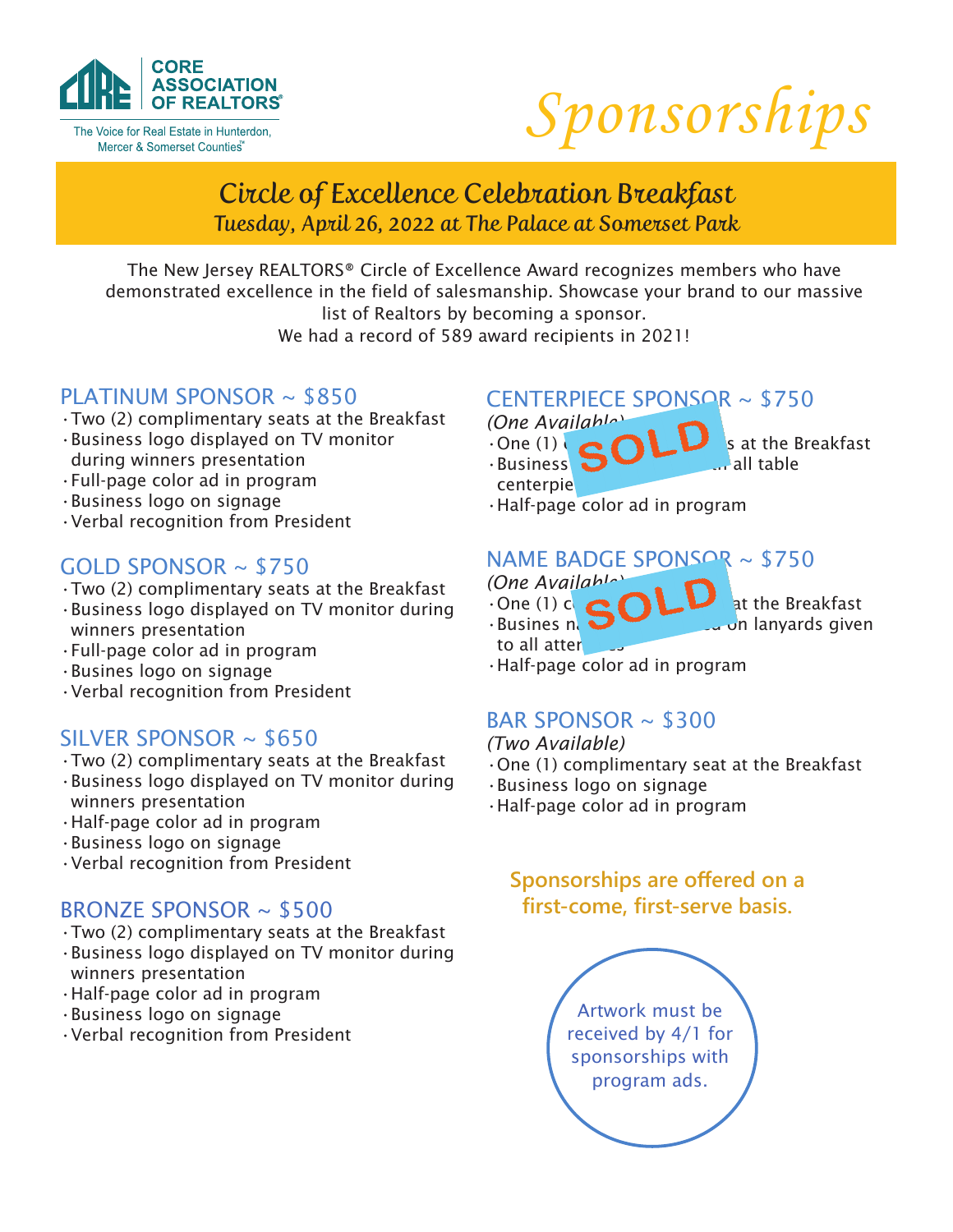

## SILENT AUCTION TABLES

*(Limited quantity available)*

### \$425 Table

\$500 Table

•One (1) complimentary seat at the Breakfast •Half-page color ad in program

•One (1) complimentary seat at the Breakfast •Full-page color ad in program

Sponsors can either provide their own auction item or CORE will provide an item.

*Program Booklet*

Make a lasting and memorable impression by placing a congratulatory ad or a special offer in the color program booklet.

# AD PRICING

# SPECIFICATIONS

•Full page: \$200 (5.5"W x 8.5"H) •Half page: \$125 (5.5" W x 4.25"H) •All ad artwork must be received by Friday, April 1. •300 dpi JPGs or camera-ready art also accepted. Please include a bleed of 1/8" (0.125 inches) to your artwork.

Questions? Contact Craig Pantellere at (609)392-3666 ext 112 or via email: craig@core-realtors.com